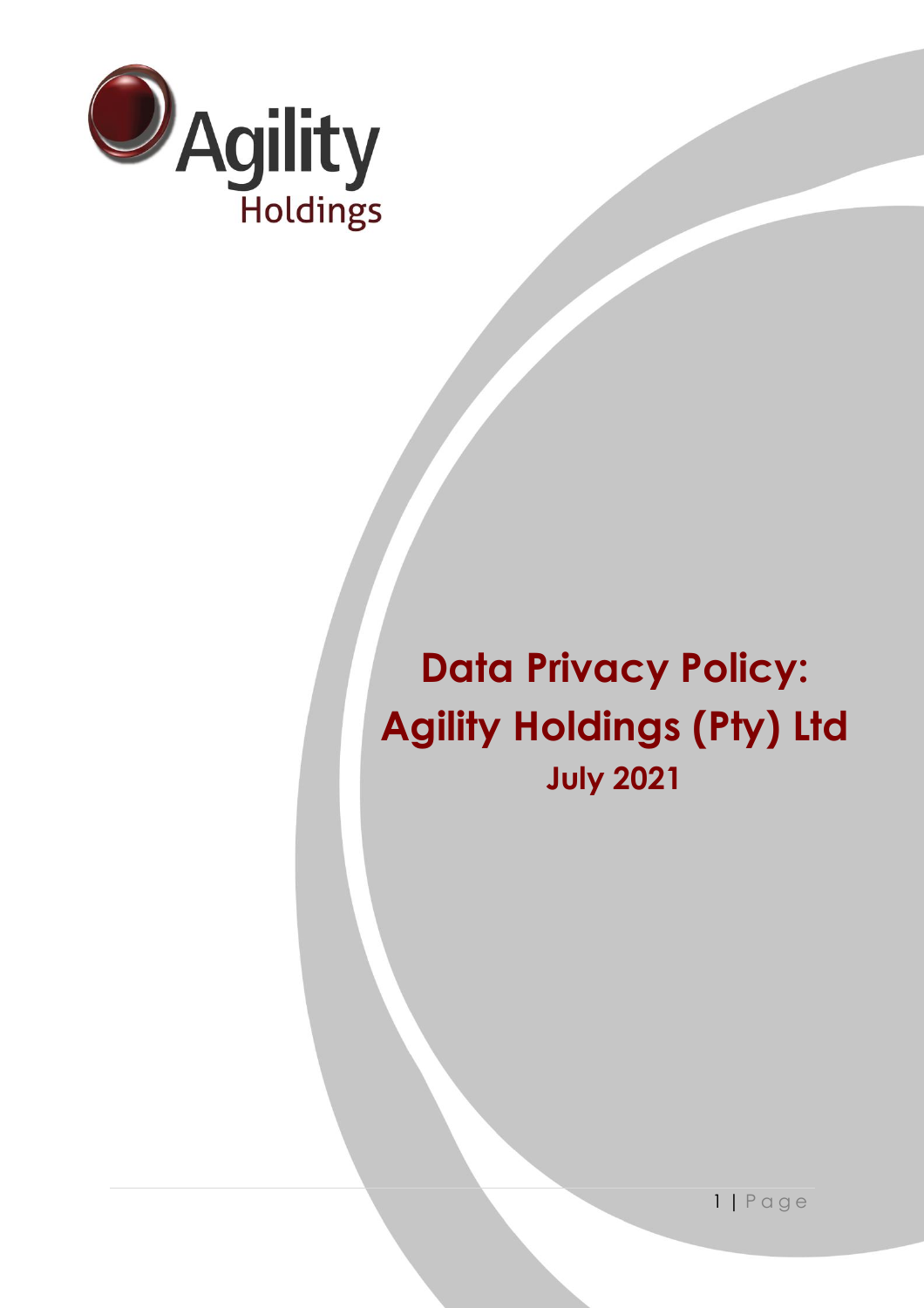# **Table of Contents**

| 1.   |                                                                      |                                                   |  |  |  |  |
|------|----------------------------------------------------------------------|---------------------------------------------------|--|--|--|--|
| 2.   |                                                                      |                                                   |  |  |  |  |
| 3.   |                                                                      |                                                   |  |  |  |  |
|      | 3.1.                                                                 |                                                   |  |  |  |  |
|      | 3.2.                                                                 |                                                   |  |  |  |  |
|      | 3.3.                                                                 |                                                   |  |  |  |  |
|      | 3.4.                                                                 |                                                   |  |  |  |  |
| 4.   |                                                                      |                                                   |  |  |  |  |
|      | 4.1.                                                                 |                                                   |  |  |  |  |
|      | 4.2.                                                                 |                                                   |  |  |  |  |
|      | 4.3.                                                                 |                                                   |  |  |  |  |
|      | 4.4.                                                                 | Safeguarding Stakeholders' Personal Information 5 |  |  |  |  |
| 4.5. |                                                                      |                                                   |  |  |  |  |
| 5.   | Retention & Confidentiality of Documents, Information and Electronic |                                                   |  |  |  |  |
|      |                                                                      |                                                   |  |  |  |  |
|      | 5.1.                                                                 |                                                   |  |  |  |  |
| 6.   |                                                                      |                                                   |  |  |  |  |
| 7.   |                                                                      |                                                   |  |  |  |  |
| 8.   |                                                                      |                                                   |  |  |  |  |
| 9.   |                                                                      |                                                   |  |  |  |  |
| 10.  |                                                                      |                                                   |  |  |  |  |



MORE CARE. LESS RISK -

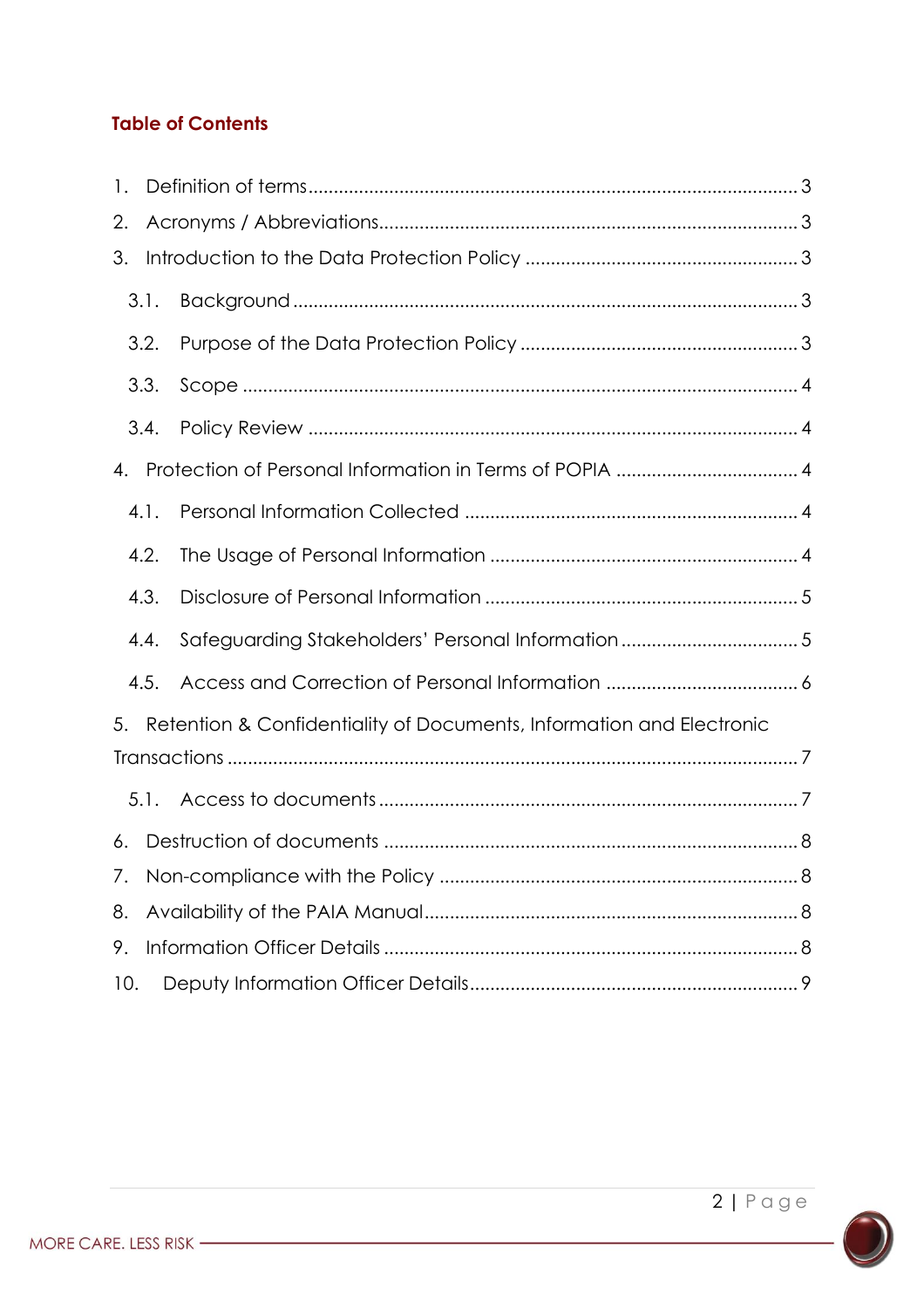# <span id="page-2-0"></span>**1. DEFINITION OF TERMS**

| Term | <b>Description</b>                                                                                                                                                   |
|------|----------------------------------------------------------------------------------------------------------------------------------------------------------------------|
|      | Information relating to an identifiable, living, natural person,<br>Personal Information   and where it is applicable, an identifiable, existing juristic<br>person. |

# <span id="page-2-1"></span>**2. ACRONYMS / ABBREVIATIONS**

| <b>Abbreviation</b> | <b>Description</b>                               |
|---------------------|--------------------------------------------------|
| PAIA                | Promotion of Access to Information Act 2 of 2000 |
| <b>POPIA</b>        | Protection of Personal Information Act 4 of 2013 |

# <span id="page-2-2"></span>**3. INTRODUCTION TO THE DATA PROTECTION POLICY**

## <span id="page-2-3"></span>**3.1. BACKGROUND**

**Agility** Holdings is a group of companies that offers fully integrated administration and health risk management solutions, together with the full spectrum of financial services that include life insurance, short-term insurance and selected banking products.

This policy includes the services of the following companies that form part of **Agility** Holdings:

- **Agility** Channel
- **Agility** Health
- **Agility** Insurance Administrators

**Agility** Holdings is obligated to comply with the Protection of Personal Information Act 4 of 2013 (POPIA). POPIA requires **Agility** Holdings to inform its stakeholders as to how their personal information is used, disclosed and destroyed.

**Agility** Holdings guarantees its commitment to protecting its stakeholders' privacy and ensuring that their personal information is used appropriately, transparently, securely and under applicable laws.

## <span id="page-2-4"></span>**3.2. PURPOSE OF THE DATA PROTECTION POLICY**

The Policy sets out how the organisation deals with its stakeholders' personal information and stipulates the purpose for which such personal information is used. The Policy is made available on the **Agility** Holdings website [\(www.agilitygroup.co.za\)](http://www.agilitygroup.co.za/) and by request from the head office.

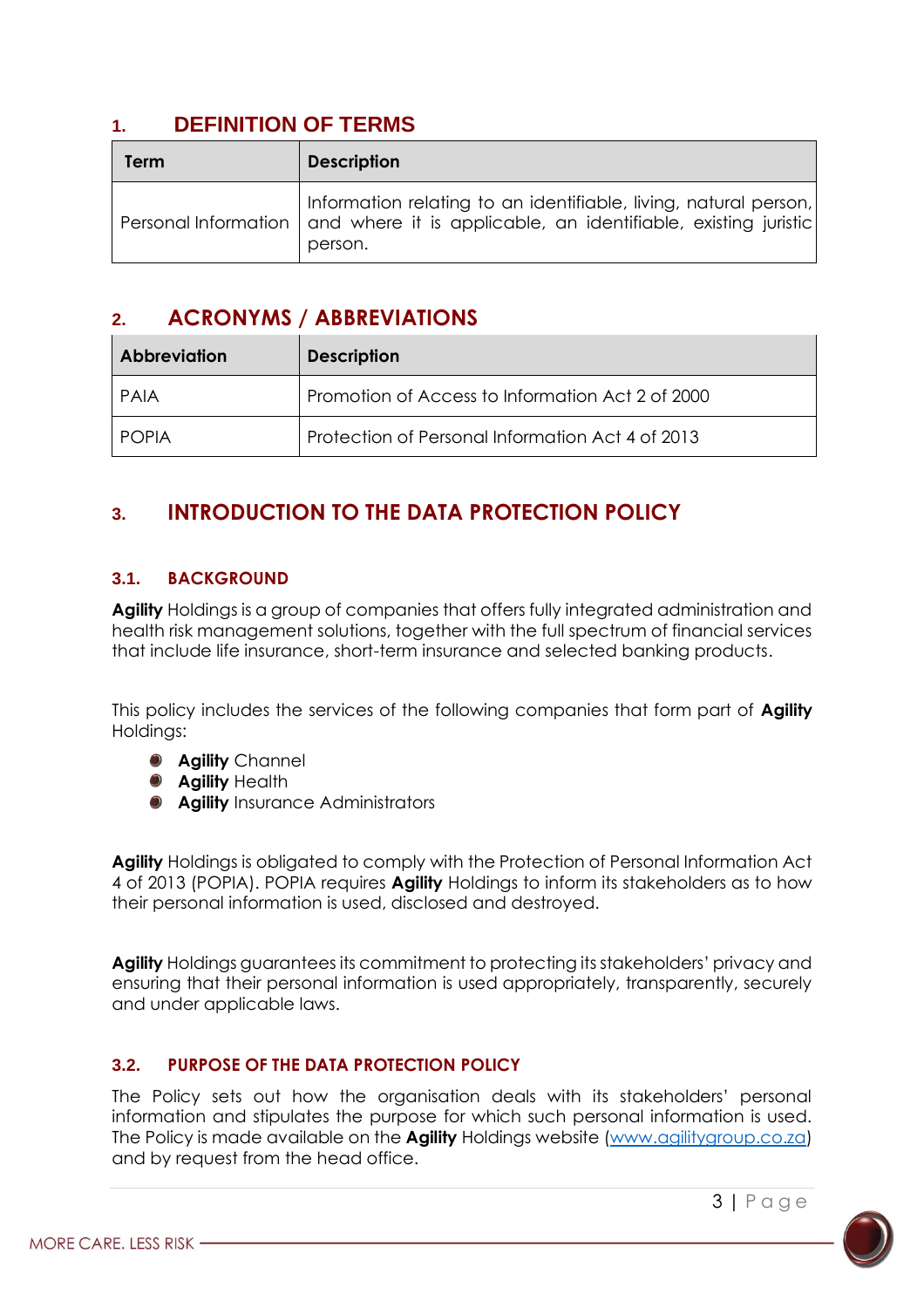#### <span id="page-3-0"></span>**3.3. SCOPE**

The Policy applies to all employees, third parties, and all other users of **Agility** Holdings ICT facilities and all forms of information resources **Agility** Holdings group.

#### <span id="page-3-1"></span>**3.4. POLICY REVIEW**

The Policy will be reviewed annually. Interim changes might be approved by the Executive Committee if they are not material. Material changes must be approved by the Board. Stakeholders are advised to access the **Agility** Holdings website periodically to keep abreast of any changes to the Policy. Where material changes take place, stakeholders will be notified directly or changes will be updated on the website.

# <span id="page-3-2"></span>**4. PROTECTION OF PERSONAL INFORMATION IN TERMS OF POPIA**

#### <span id="page-3-3"></span>**4.1. PERSONAL INFORMATION COLLECTED**

Section 9 of POPIA states that "Personal Information may only be processed if, given the purpose for which it is processed, it is adequate, relevant and not excessive."

**Agility** Holdings collects and processes personal information as received from the stakeholders or specifically relating to the stakeholders' needs. The type of information will depend on the need for which it is collected and will be processed for that purpose only. Whenever possible, **Agility** Holdings will inform the stakeholder as to the information required and the information deemed optional.

Website usage information may be collected using "cookies" which allows **Agility** Holdings to collect standard internet visitor usage information.

#### <span id="page-3-4"></span>**4.2. THE USAGE OF PERSONAL INFORMATION**

Personal Information will only be used for the purpose for which it was collected and as agreed.

This may include:

- **•** Providing services to stakeholders and carrying out the transactions requested;
- **•** For sharing with other third parties, if necessary;
- $\bullet$  Marketing medical aid products.
- **•** Processing applications for medical aids, insurance and non-insurance products;
- Processing medical claims and other related non-medical claims for payment.

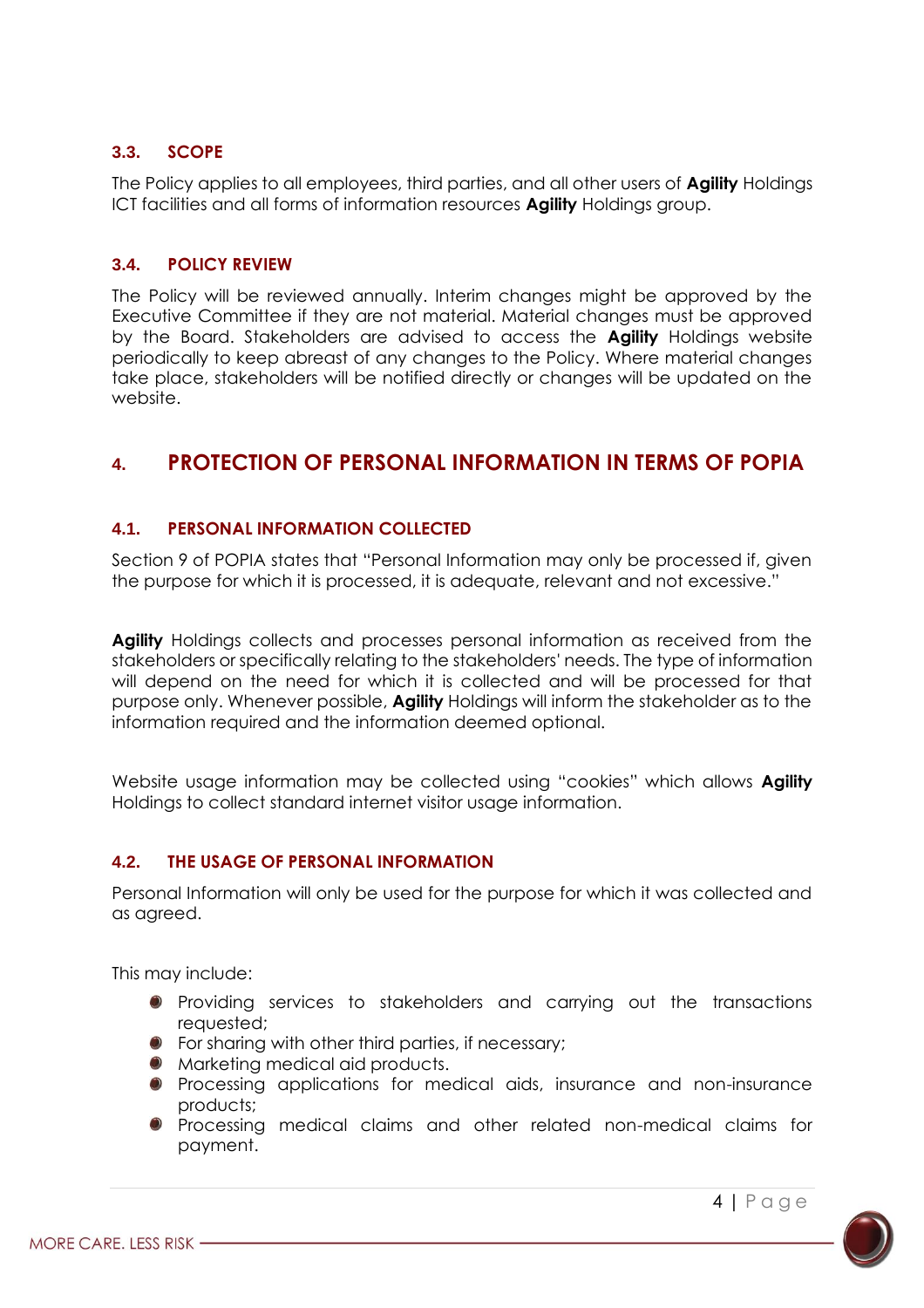- Providing software development services and hardware support to medical sheme and insurance companies.
- Confirming, verifying and updating stakeholders' details;
- **•** For the detection and prevention of fraud, crime, money laundering;
- **•** For audit and record-keeping purposes:
- **In connection with legal proceedings;**
- **P** Providing communication in respect of **Agility** Holdings and regulatory matters that may affect stakeholders; and
- In connection with and to comply with legal and regulatory requirements or when it is otherwise allowed by law.

According to section 10 of POPIA, personal information may only be processed if certain conditions, listed below, are met along with supporting information for the processing of personal information:

- The stakeholder consents to the processing: consent is obtained from stakeholders during the introductory, appointment and application stage of the relationship;
- **P** Processing complies with an obligation imposed by the Medical Schemes Act, as well as other related legislation; and
- **Processing protects the legitimate interest of the stakeholder.**

#### <span id="page-4-0"></span>**4.3. DISCLOSURE OF PERSONAL INFORMATION**

**Agility** Holdings may disclose a stakeholder's personal information to any of its thirdparty service providers. **Agility** Holdings has agreements in place to ensure compliance with confidentiality and privacy conditions.

**Agility** Holdings may also share personal information with, and obtain information about stakeholders from third parties for the reasons already discussed above.

**Agility** Holdings may also disclose a stakeholder's information where it has a duty or a right to disclose in terms of applicable legislation, the law, or where it may be deemed necessary to protect its rights.

#### <span id="page-4-1"></span>**4.4. SAFEGUARDING STAKEHOLDERS' PERSONAL INFORMATION**

POPIA requires **Agility** Holdings to adequately protect personal information. **Agility** Holdings continuously reviews its security controls and processes to ensure that personal information is secure.

The following procedures are in place to protect personal information:

- (i) **Agility** Holdings' Information Officer is Mr Neels Barendrecht whose details are available below and who is responsible for the compliance with the conditions of the lawful processing of personal information and other provisions of POPIA;
- (ii) This Policy has been put in place throughout the organisation and training on this Policy and the POPIA Act has already taken place;

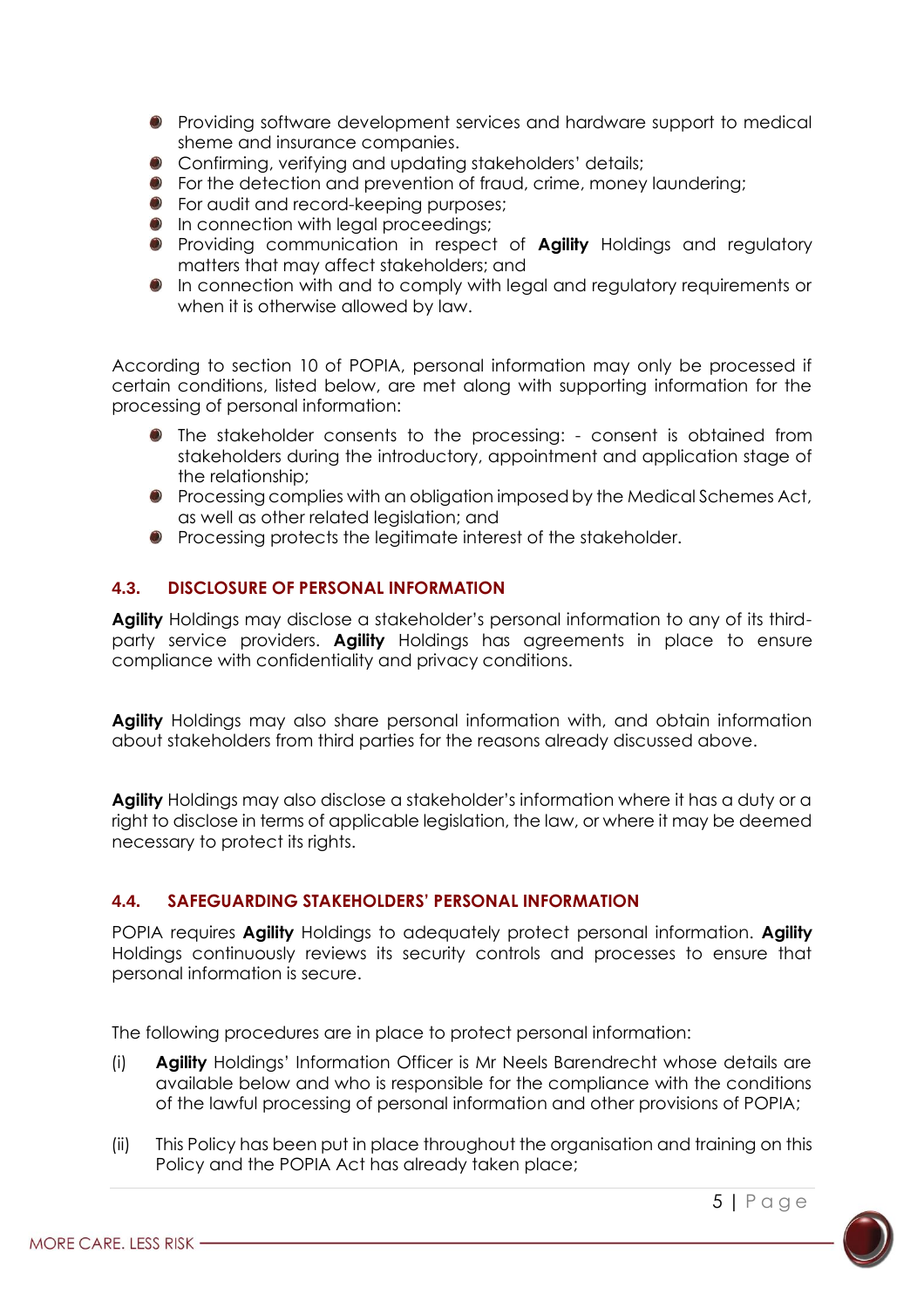- (iii) Each new employee is required to sign an employment contract containing relevant consent clauses for the use and storage of employee information, or any other action so required, in terms of POPIA;
- (iv) Every employee currently employed within **Agility** Holdings is required to sign an addendum to their employment contracts containing relevant consent clauses for the use and storage of employee information, or any other action so required, in terms of POPIA;
- (v) **Agility** Holdings's archived stakeholder information is stored in the cloud in a secure location that is password-protected as governed by POPIA, and access is limited to these areas to authorised personal;
- (vi) The organisation's suppliers, insurers and other third-party service providers are required to sign a service level agreement guaranteeing their commitment to the Protection of Personal Information. This is however an ongoing process that is evaluated as needed;
- (vii) All electronic files or data are backed up by **Agility** Holdings which is also responsible for system security that protects third party access and physical threats. **Agility** Holdings is responsible for Electronic Information Security; and
- (viii) **Agility** Holdings' policies and procedures cover the following:
	- **•** Physical security;
	- **Computer and network security;**
	- **Access to personal information;**
	- Secure communications:
	- Security in contracting out activities or functions:
	- **•** Retention and disposal of information;
	- Acceptable usage of personal information;
	- **Governance and requiatory issues;**
	- $\bullet$  Monitoring access and usage of private information; and
	- **Investigating and reacting to security incidents.**

Consent to process stakeholder information is obtained from stakeholders (or a person who has been given authorisation from the stakeholder to provide the stakeholder's personal information) during the introductory, appointment and application stage of the relationship.

#### <span id="page-5-0"></span>**4.5. ACCESS AND CORRECTION OF PERSONAL INFORMATION**

- (i) Stakeholders have the right to access the personal information **Agility** Holdings holds about them;
- (ii) Stakeholders also have the right to ask **Agility** Holdings to update, correct or delete their personal information on reasonable grounds;
- (iii) Once a stakeholder objects to the processing of their personal information, **Agility** Holdings may no longer process said personal information; and

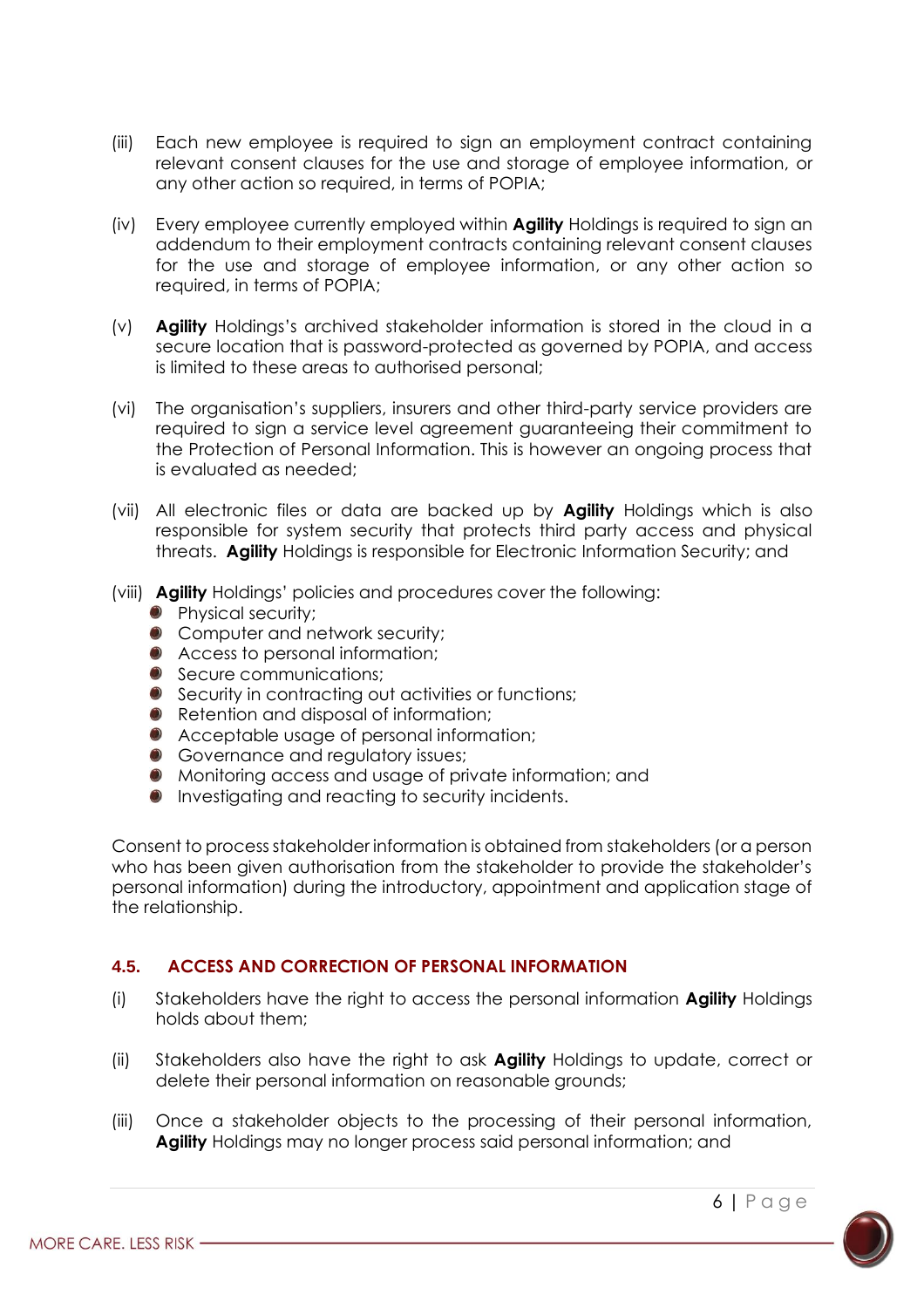(iv) **Agility** Holdings will take all reasonable steps to confirm its stakeholders' identity before providing details of their personal information or making changes to their personal information.

The details of **Agility** Holdings' Information Officer are shown below.

# <span id="page-6-0"></span>**5. RETENTION & CONFIDENTIALITY OF DOCUMENTS, INFORMATION AND ELECTRONIC TRANSACTIONS**

#### <span id="page-6-1"></span>**5.1. ACCESS TO DOCUMENTS**

- (i) All personal information is dealt with in the strictest confidence and may only be disclosed, without fear of redress, in the following circumstances:
	- where disclosure is under compulsion of law;
	- where there is a duty to the public to disclose; and
	- where the interests of **Agility** Holdings require disclosure.

#### (ii) Disclosure to 3rd parties

All employees have a duty of confidentiality concerning **Agility** Holdings and its stakeholders. In addition to the provisions of clauses above, the following are also applicable:

- Information on stakeholders: Our stakeholders' right to confidentiality is protected in the Constitution and terms of legislation. Information may be given to a 3rd party if the stakeholder has consented in writing to that person receiving the information;
- Requests for **Agility** Holdings information: These are dealt with in terms of PAIA, which gives effect to the constitutional right of access to information held by the State or any person (natural and juristic) that is required for the exercise or protection of rights. **Agility** Holdings may however refuse access to records if disclosure would constitute an action for breach of the duty of secrecy owed to a third party.

In terms hereof, requests must be made in writing on the prescribed form to the Information Officer in terms of PAIA. The requesting party has to state the reason for wanting the information and has to pay a prescribed fee.

**Agility** Holdings' manual in terms of PAIA, which contains the prescribed forms and details of prescribed fees, is available on the website [www.agilitygroup.co.za.](http://www.agilitygroup.co.za/)

- Confidential **Agility** Holdings and/or business information may not be disclosed to third parties as this could constitute industrial espionage. The affairs of **Agility** Holdings are kept strictly confidential at all times; and
- **Agility** Holdings views any contravention of this policy very seriously and employees who are guilty of contravening the policy will be subject to disciplinary procedures, which may lead to the dismissal of any guilty party.